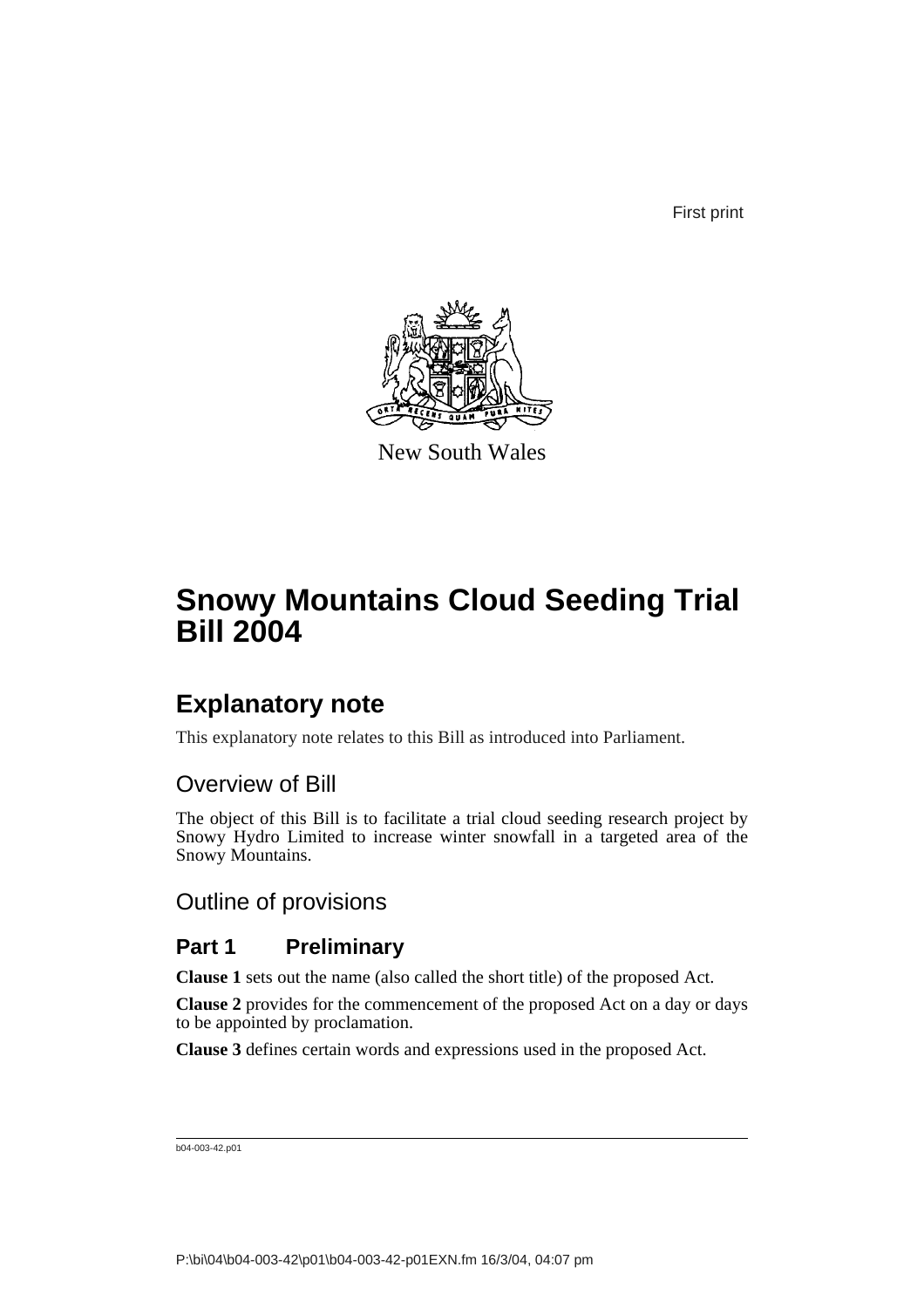Explanatory note

## **Part 2 Authorisation of cloud seeding trial**

**Clause 4** authorises the carrying out of cloud seeding operations described in the clause by Snowy Hydro Limited. The operations are directed at increasing snowfall in a specified target area by the discharge into the passing clouds of a seeding agent (silver iodide) by means of ground based aerosol generators.

**Clause 5** provides that the authorisation of cloud seeding operations by the proposed Act has effect for 6 years, unless sooner terminated.

**Clause 6** provides that the authorisation of cloud seeding operations by the proposed Act may be suspended or terminated by an order jointly made by the Minister for Infrastructure and Planning and the Minister for the Environment (*the relevant Ministers*). The authorisation may be suspended or terminated if the relevant Ministers are satisfied that:

- (a) the cloud seeding operations are having or will have a significant adverse environmental impact, or
- (b) Snowy Hydro Limited has not complied with any requirements with respect to the cloud seeding operations that have been imposed by the relevant Ministers on Snowy Hydro Limited to minimise any such environmental impact, or
- (c) Snowy Hydro Limited has failed to provide information concerning the environmental impact of the cloud seeding operations requested by the relevant Ministers.

### **Part 3 Miscellaneous**

**Clause 7** provides that cloud seeding operations authorised by the proposed Act may be carried out despite any other Act or law. The clause specifically provides that the *Environmental Planning and Assessment Act 1979* and certain other Acts and statutory orders or notices do not apply to the extent (if any) that they would prohibit or interfere with authorised cloud seeding operations.

**Clause 8** provides that the Natural Resources Commission is to supervise authorised cloud seeding operations and report on the environmental impact of those operations to the relevant Ministers. Each report of the Natural Resources Commission is to be made public within a reasonable time after it is provided to the relevant Ministers.

**Clause 9** provides for the exclusion of Crown liability in relation to authorised cloud seeding operations.

Snowy Hydro Limited does not constitute the Crown for the purposes of the clause.

Explanatory note page 2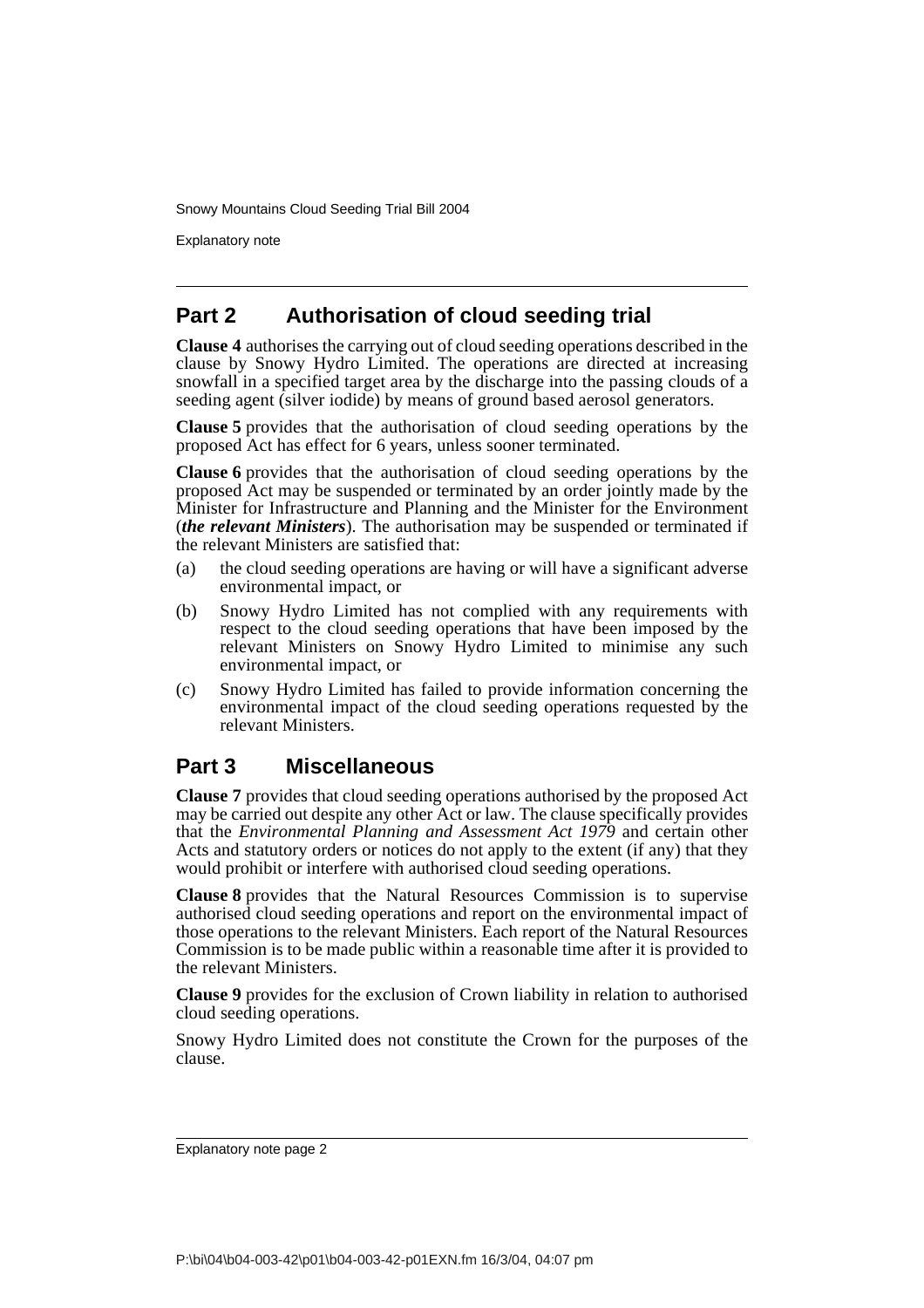Explanatory note

**Clause 10** provides that the proposed Act binds the Crown in right of New South Wales and, in so far as the legislative power of the Parliament of New South Wales permits, the Crown in all its other capacities.

**Clause 11** provides that the Governor may make regulations under the proposed Act.

## **Schedule 1 Target area**

**Schedule 1** contains a map that describes the target area of the cloud seeding trial.

Explanatory note page 3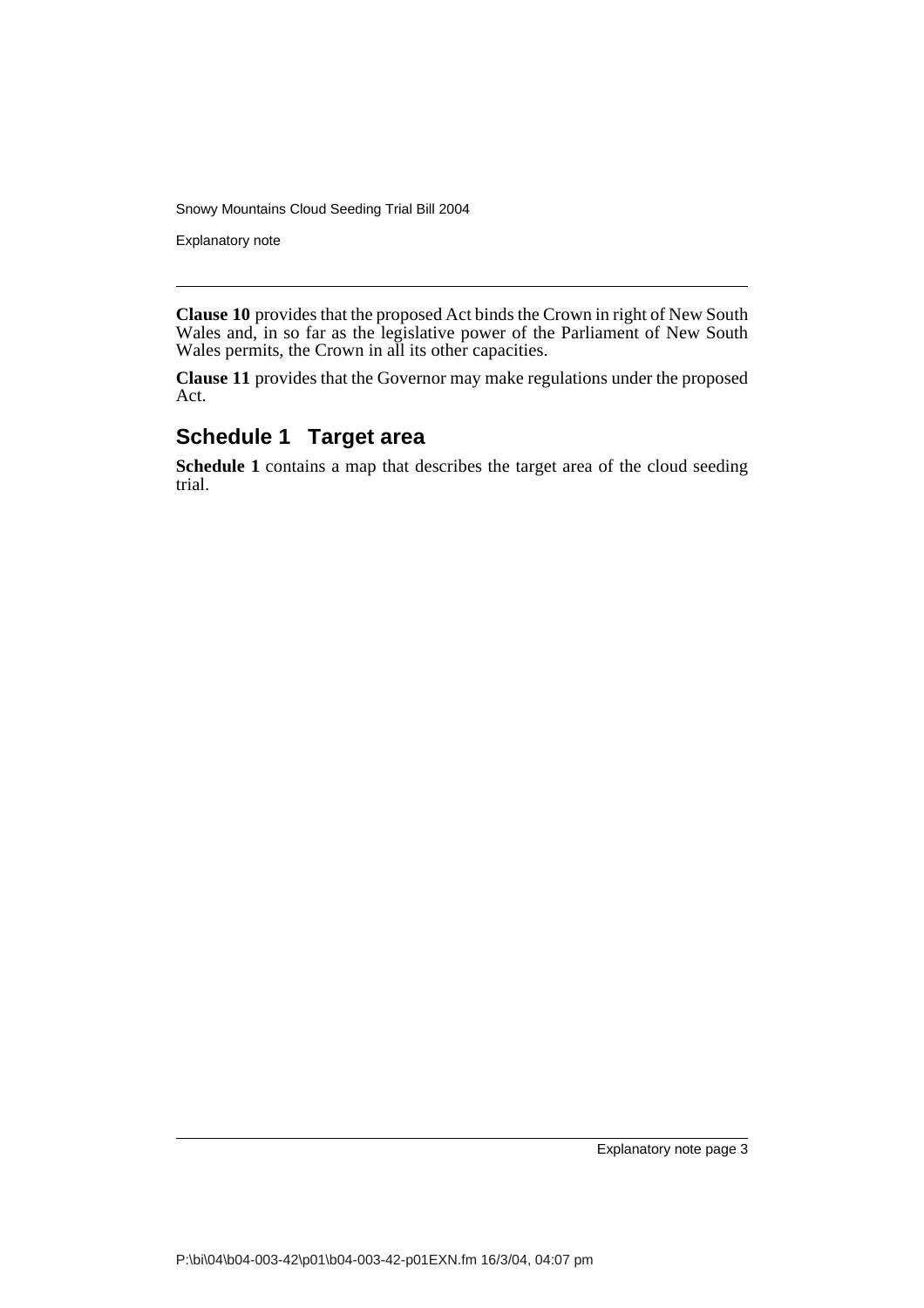Explanatory note

Explanatory note page 4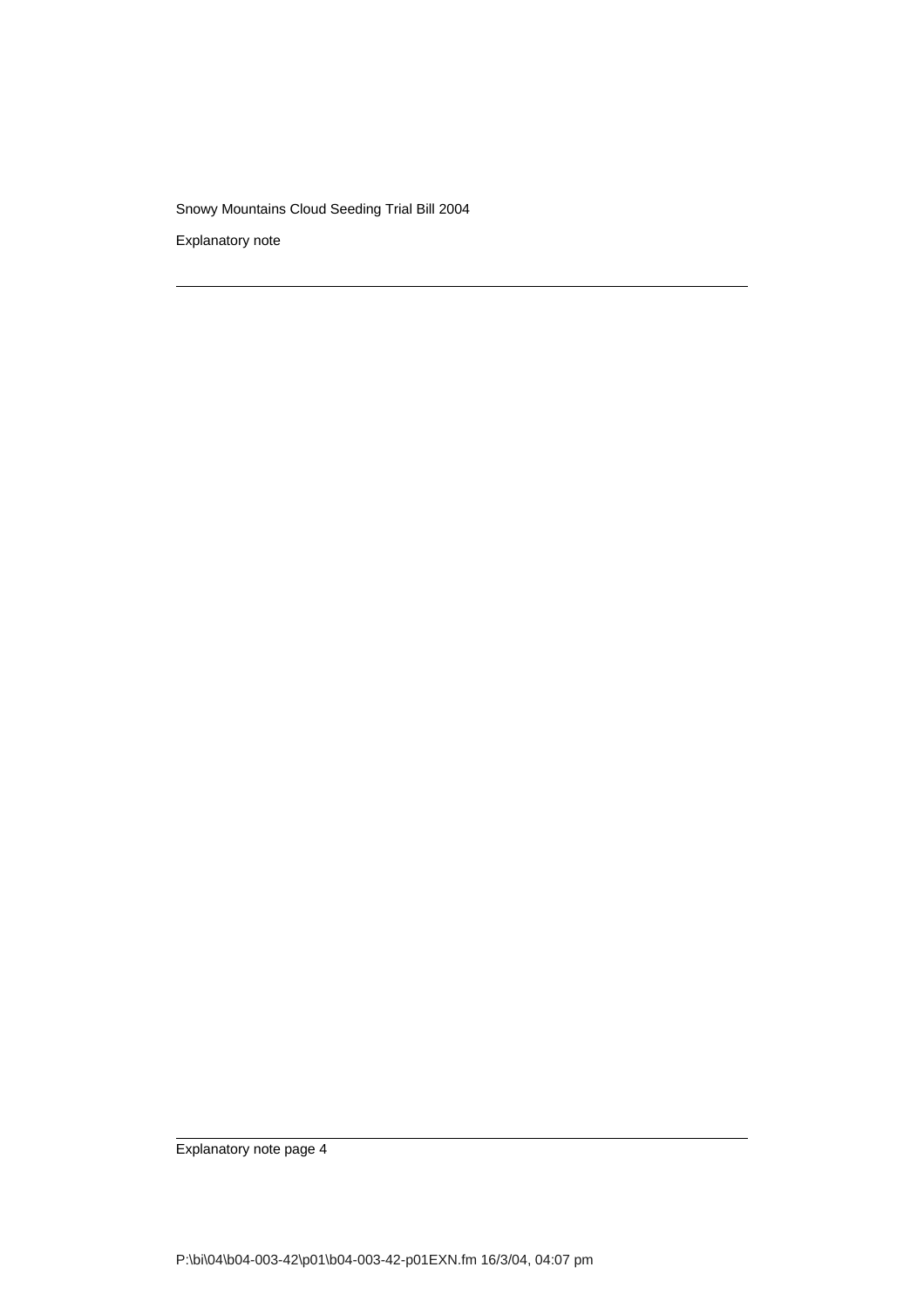First print



New South Wales

# **Snowy Mountains Cloud Seeding Trial Bill 2004**

## **Contents**

|        |                      |                                                                       | Page |
|--------|----------------------|-----------------------------------------------------------------------|------|
| Part 1 | <b>Preliminary</b>   |                                                                       |      |
|        | 1                    | Name of Act                                                           | 2    |
|        | 2                    | Commencement                                                          | 2    |
|        | 3                    | Definitions                                                           | 2    |
| Part 2 |                      | Authorisation of cloud seeding trial                                  |      |
|        | 4                    | Authorisation of trial                                                | 3    |
|        | 5                    | Duration of trial                                                     | 3    |
|        | 6                    | Suspension or termination of trial                                    | 4    |
| Part 3 | <b>Miscellaneous</b> |                                                                       |      |
|        | 7                    | Application of other legislation                                      | 5    |
|        | 8                    | Supervision of trial and reporting by Natural Resources<br>Commission | 6    |
|        | 9                    | No compensation payable by State                                      | 6    |
|        |                      |                                                                       |      |

b04-003-42.p01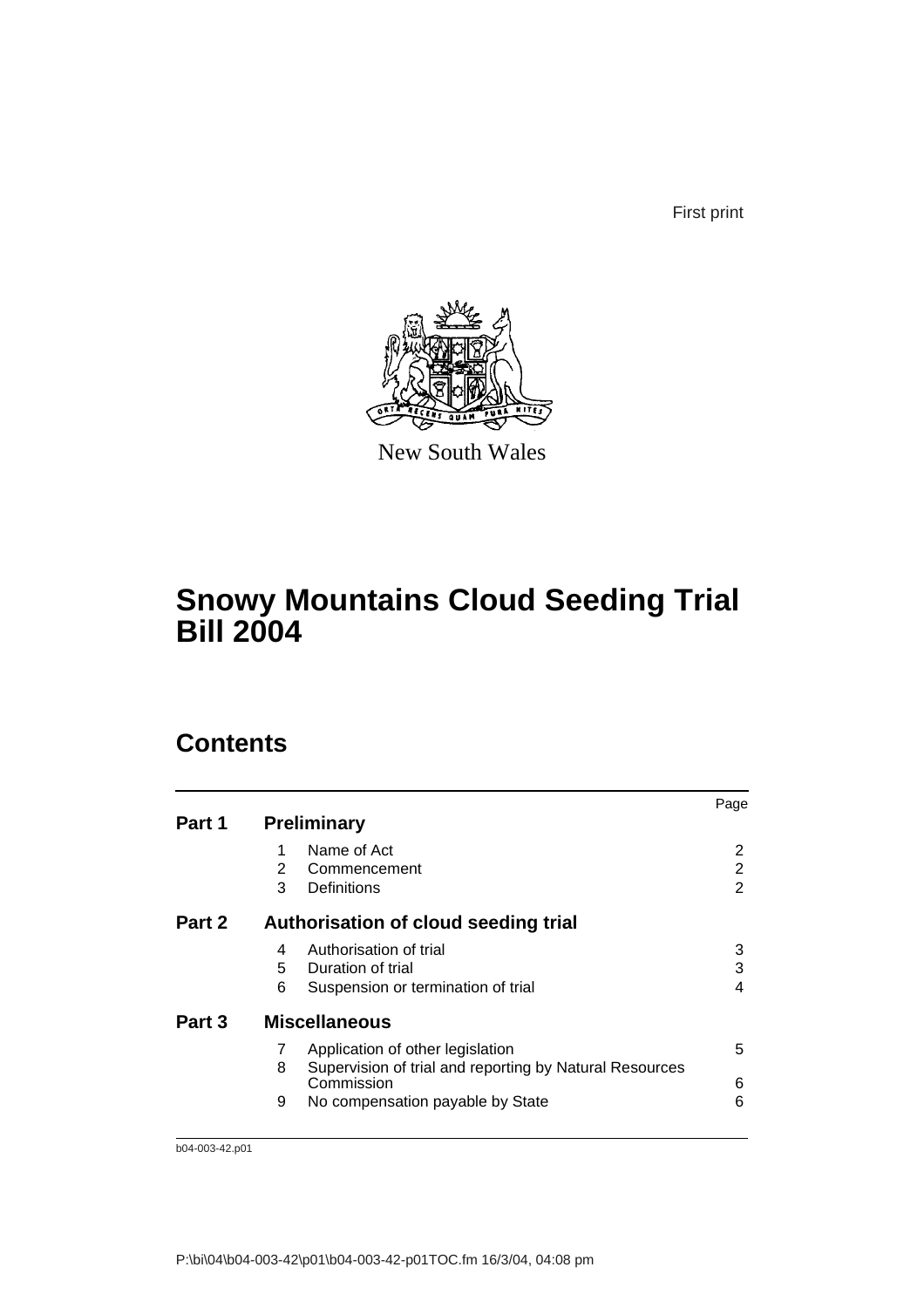**Contents** 

|    |                        | Page |
|----|------------------------|------|
|    | 10 Act to bind Crown   |      |
| 11 | Regulations            |      |
|    |                        |      |
|    | Schedule 1 Target area |      |

Contents page 2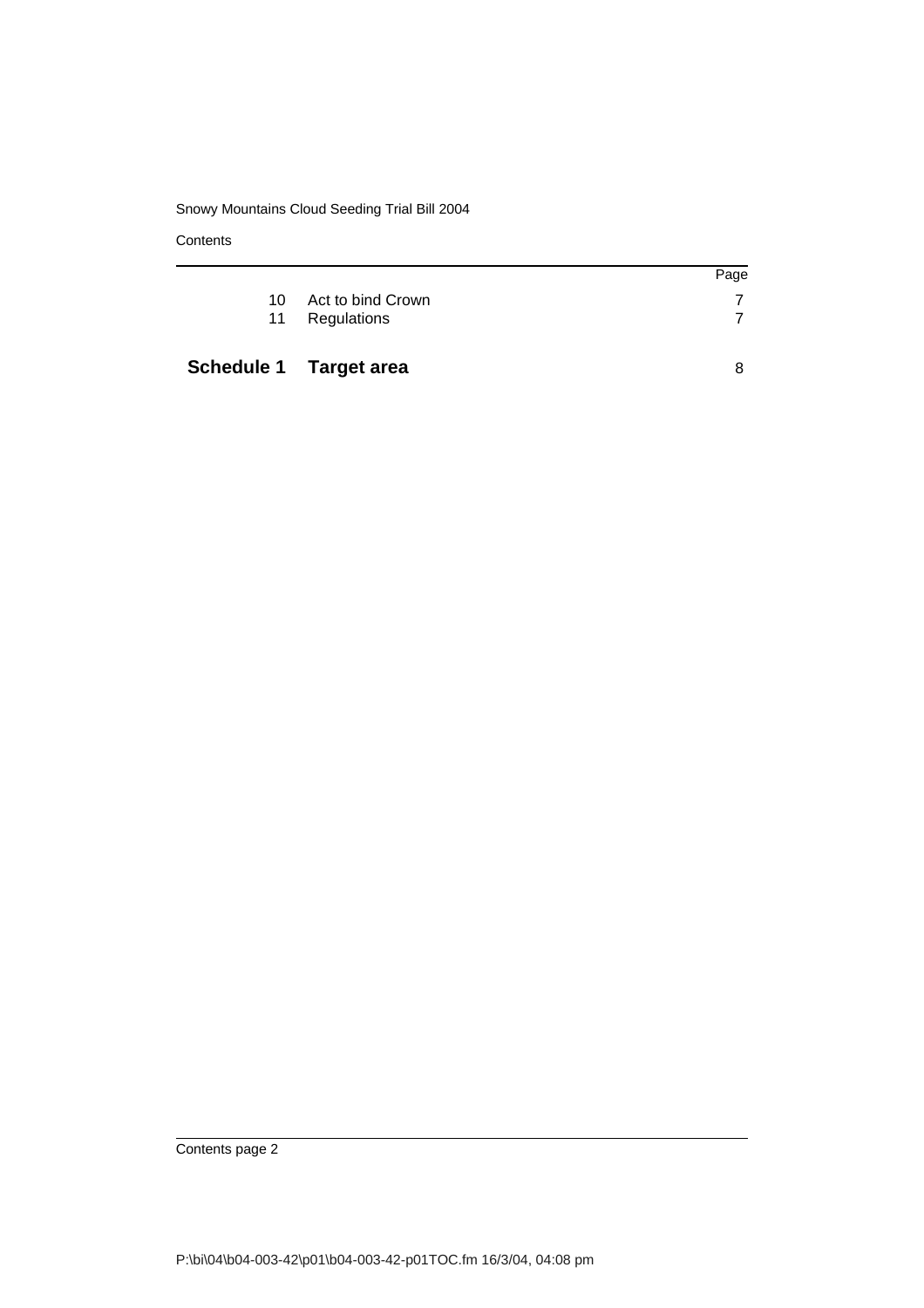

New South Wales

# **Snowy Mountains Cloud Seeding Trial Bill 2004**

No , 2004

### **A Bill for**

An Act to facilitate a trial cloud seeding research project in the Snowy Mountains area; and for related purposes.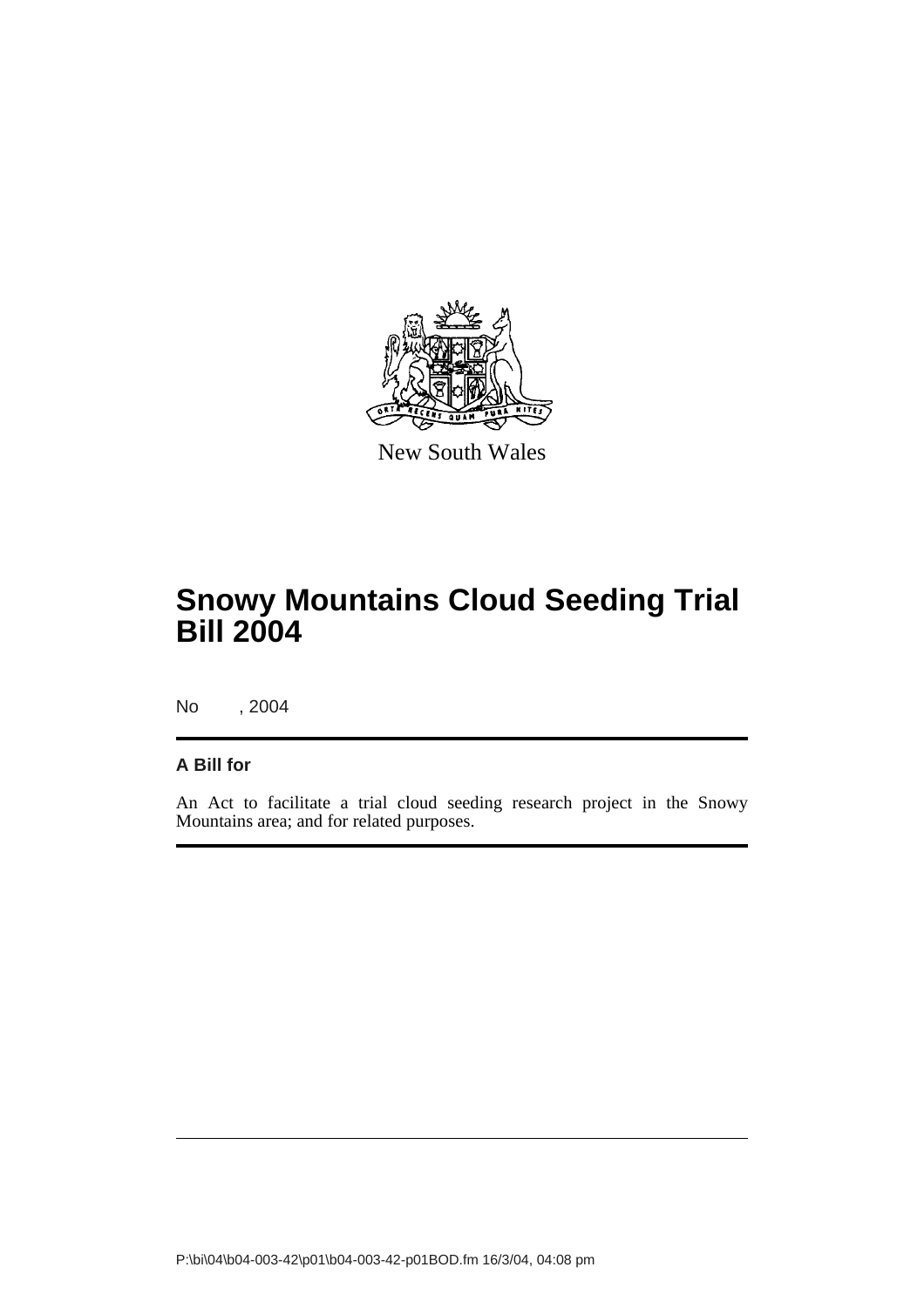Part 1 Preliminary

<span id="page-7-3"></span><span id="page-7-2"></span><span id="page-7-1"></span><span id="page-7-0"></span>

| The Legislature of New South Wales enacts: |                     | 1                                                                                                                                                           |                     |
|--------------------------------------------|---------------------|-------------------------------------------------------------------------------------------------------------------------------------------------------------|---------------------|
| Part 1                                     |                     | <b>Preliminary</b>                                                                                                                                          | $\overline{2}$      |
| 1                                          | <b>Name of Act</b>  |                                                                                                                                                             | 3                   |
|                                            |                     | This Act is the Snowy Mountains Cloud Seeding Trial Act 2004.                                                                                               | 4                   |
| $\mathbf{2}$                               | <b>Commencement</b> |                                                                                                                                                             | 5                   |
|                                            |                     | This Act commences on a day or days to be appointed by<br>proclamation.                                                                                     | 6<br>$\overline{7}$ |
| 3                                          | <b>Definitions</b>  |                                                                                                                                                             | 8                   |
|                                            |                     | In this Act:                                                                                                                                                | 9                   |
|                                            |                     | <i>authorised</i> cloud seeding operations means the operations<br>authorised to be carried out by section 4 during the period referred<br>to in section 5. | 10<br>11<br>12      |
|                                            |                     | <i>function</i> includes power, authority or duty.                                                                                                          | 13                  |
|                                            |                     | <b>Natural Resources Commission</b> means the Natural Resources<br>Commission established under Part 2 of the Natural Resources<br>Commission Act 2003.     | 14<br>15<br>16      |
|                                            |                     | <i>public land</i> means:                                                                                                                                   | 17                  |
|                                            | (a)                 | national park estate within the meaning of the National Park<br><i>Estate (Southern Region Reservations) Act 2000, and</i>                                  | 18<br>19            |
|                                            | (b)                 | community land within the meaning of the <i>Local Government</i><br>Act 1993.                                                                               | 20<br>21            |
|                                            |                     | <i>relevant Ministers</i> means:                                                                                                                            | 22                  |
|                                            | (a)                 | the Minister administering the <i>Environmental Planning and</i><br>Assessment Act 1979, and                                                                | 23<br>24            |
|                                            | (b)                 | the Minister administering Part 4 of the National Parks and<br>Wildlife Act 1974.                                                                           | 25<br>26            |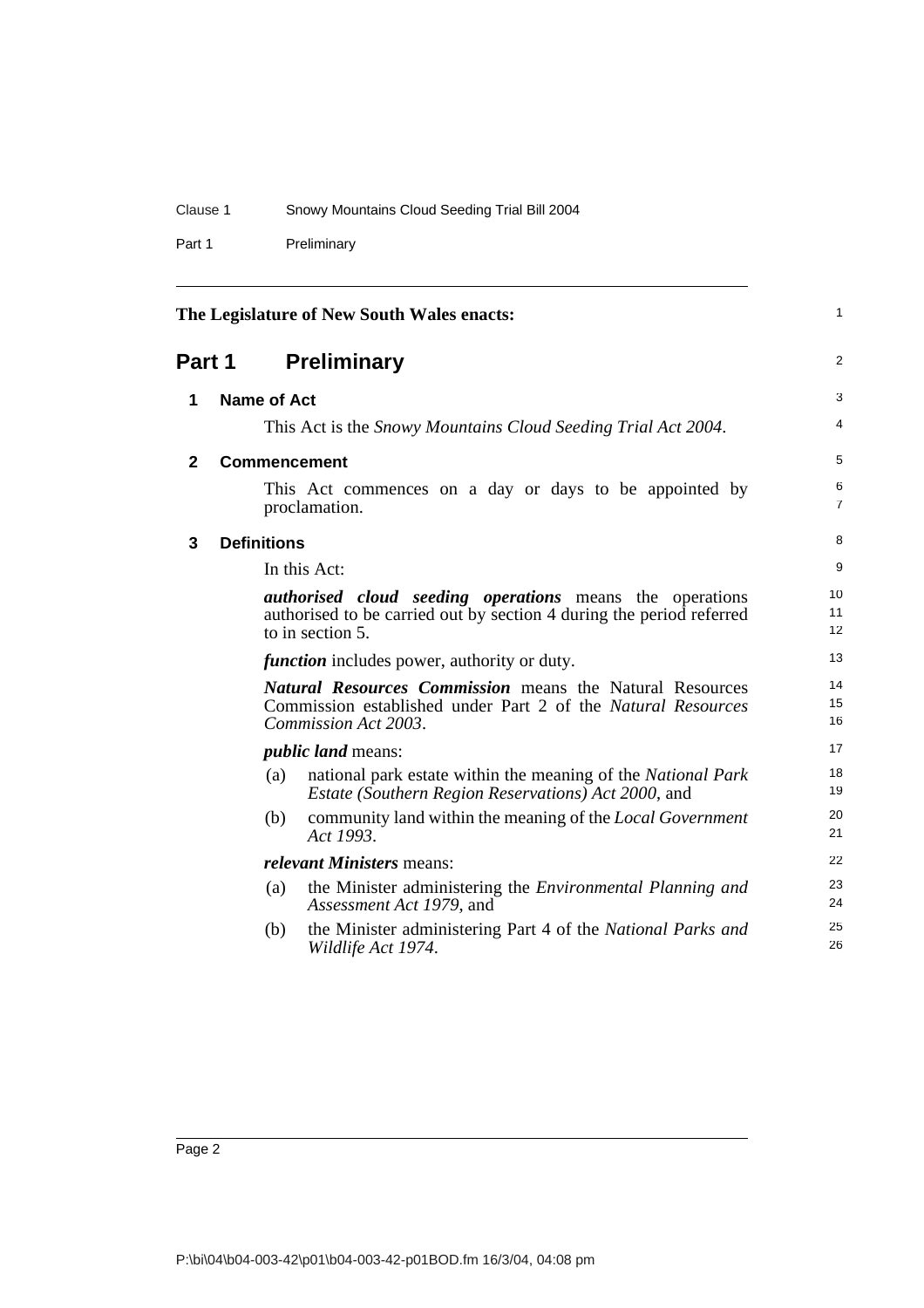Snowy Mountains Cloud Seeding Trial Bill 2004 Clause 4

Authorisation of cloud seeding trial example of the Part 2

1

## <span id="page-8-1"></span><span id="page-8-0"></span>**Part 2 Authorisation of cloud seeding trial**

### **4 Authorisation of trial**

- (1) Cloud seeding operations designed to increase precipitation by the discharge of a seeding agent into passing clouds (being operations that comply with the following requirements) are, by this Act, authorised to be carried out by or on behalf of Snowy Hydro Limited:
	- (a) The area primarily targeted for the increased precipitation is land that is shown on the map in Schedule 1 as the "target area" (even though increased precipitation may fall outside that area).
	- (b) Land based operations may be carried out within or outside the target area, but the seeding agent is not to be discharged from within the Jagungal Wilderness Area.
	- (c) The discharge of the seeding agent is carried out at a time when increased precipitation in the target area is likely to fall as snow.
	- (d) The seeding agent consists of silver iodide only. Indium sesquioxide may also be discharged as a control tracer.
	- (e) The seeding agent and tracer are discharged only by land based aerosol generators.
	- (f) The cloud seeding operations and their effect are monitored.
- (2) The cloud seeding operations authorised by this Act include:
	- (a) entering onto public land to carry out the cloud seeding operations, and
	- (b) installing and maintaining facilities, and carrying out works, on public or other land that are required to carry out cloud seeding operations, and
	- (c) any operations that are ancillary or incidental to the operations referred to in this section.

### <span id="page-8-2"></span>**5 Duration of trial**

The authorisation of cloud seeding operations by this Act has effect for the period of 6 years, unless sooner terminated under section 6. The authorisation does not have effect during any period of suspension under section 6, but the period of the trial is not extended by any such period of suspension.

Page 3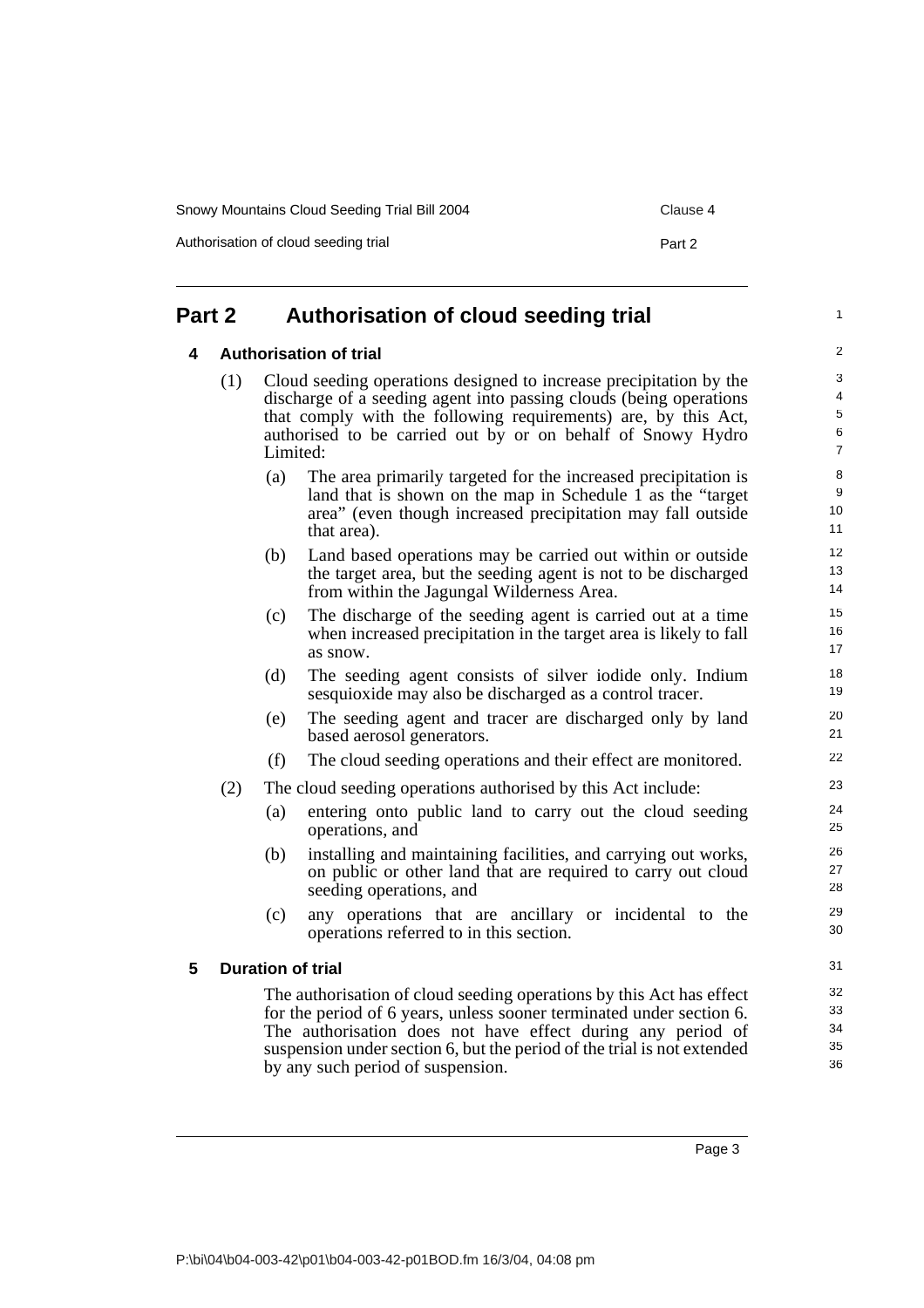Part 2 **Authorisation of cloud seeding trial** 

#### <span id="page-9-0"></span>**6 Suspension or termination of trial**

- (1) The authorisation of cloud seeding operations by this Act may be suspended or terminated on a ground specified in subsection (2) by an order jointly made by the relevant Ministers and served on Snowy Hydro Limited.
- (2) The authorisation may be suspended or terminated if the relevant Ministers are satisfied that:
	- (a) the cloud seeding operations are having or will have a significant adverse environmental impact, or

- (b) Snowy Hydro Limited has not complied with any requirements with respect to the cloud seeding operations that have been imposed by the relevant Ministers to minimise any such environmental impact (such as a requirement that Snowy Hydro Limited prepare and implement an environment management plan), or
- (c) Snowy Hydro Limited has not provided the relevant Ministers with information about the cloud seeding operations that has been requested by the relevant Ministers to assess the environmental impact of the operations.
- (3) A suspension or termination under this section may extend to all or any of the cloud seeding operations authorised by this Act.
- (4) The relevant Ministers are to consult Snowy Hydro Limited and the Natural Resources Commission about any proposed suspension or termination under this section.
- (5) A requirement may be imposed and information may be requested under this section by an order jointly made by the relevant Ministers and served on Snowy Hydro Limited.

Page 4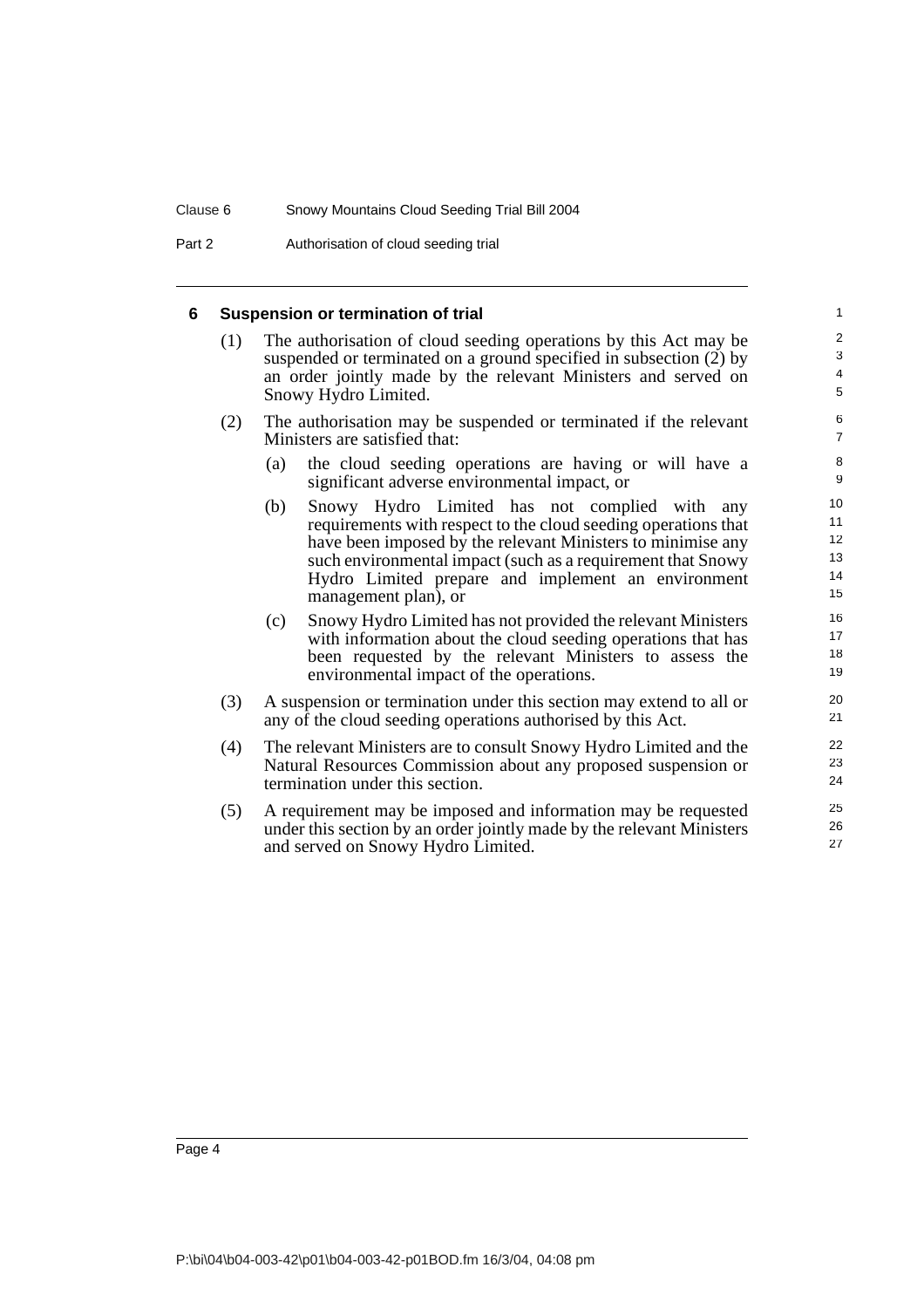Snowy Mountains Cloud Seeding Trial Bill 2004 Clause 7

Miscellaneous **Part 3** 

<span id="page-10-1"></span><span id="page-10-0"></span>

| Part 3 |     | <b>Miscellaneous</b>                                                                                                                                                                                                                                                                                                             |  |
|--------|-----|----------------------------------------------------------------------------------------------------------------------------------------------------------------------------------------------------------------------------------------------------------------------------------------------------------------------------------|--|
| 7      |     | Application of other legislation                                                                                                                                                                                                                                                                                                 |  |
|        | (1) | Authorised cloud seeding operations may be carried out despite any<br>other Act or law.                                                                                                                                                                                                                                          |  |
|        | (2) | The Environmental Planning and Assessment Act 1979 does not<br>apply to authorised cloud seeding operations. Accordingly:                                                                                                                                                                                                        |  |
|        |     | (a)<br>development consent under Part 4 of that Act is not required<br>for those operations, and                                                                                                                                                                                                                                 |  |
|        |     | Part 5 of that Act does not apply in respect of those operations,<br>(b)<br>and                                                                                                                                                                                                                                                  |  |
|        |     | those operations cannot be prohibited or restricted by an<br>(c)<br>environmental planning instrument (whether made before or<br>after the commencement of this section) under that Act.                                                                                                                                         |  |
|        | (3) | The carrying out of authorised cloud seeding operations is taken to<br>be consistent with the principles for the management of any<br>reserved land under the National Parks and Wildlife Act 1974 on<br>which the operations are carried out and with any plan of<br>management under that Act that relates to any such land.   |  |
|        | (4) | For the purposes of any defence or exception under the <i>National</i><br>Parks and Wildlife Act 1974, the carrying out of cloud seeding<br>operations authorised by this Act is taken to be the carrying out of<br>development authorised by a development consent under the<br>Environmental Planning and Assessment Act 1979. |  |
|        | (5) | An environment protection licence under the <i>Protection of the</i><br><i>Environment Operations Act 1997</i> is not required for the carrying<br>out of authorised cloud seeding operations.                                                                                                                                   |  |
|        | (6) | The following orders or notices cannot be made or given so as to<br>prevent or interfere with the carrying out of authorised cloud<br>seeding operations:                                                                                                                                                                        |  |
|        |     | an interim protection order (within the meaning of the<br>(a)<br>National Parks and Wildlife Act 1974 or the Threatened<br>Species Conservation Act 1995),                                                                                                                                                                       |  |
|        |     | an order under Division 1 (Stop work orders) of Part 6A of the<br>(b)<br>National Parks and Wildlife Act 1974, Division 1 (Stop work<br>orders) of Part 7 of the Threatened Species Conservation Act<br>1995 or Division 7 (Stop work orders) of Part 7A of the<br>Fisheries Management Act 1994,                                |  |

Page 5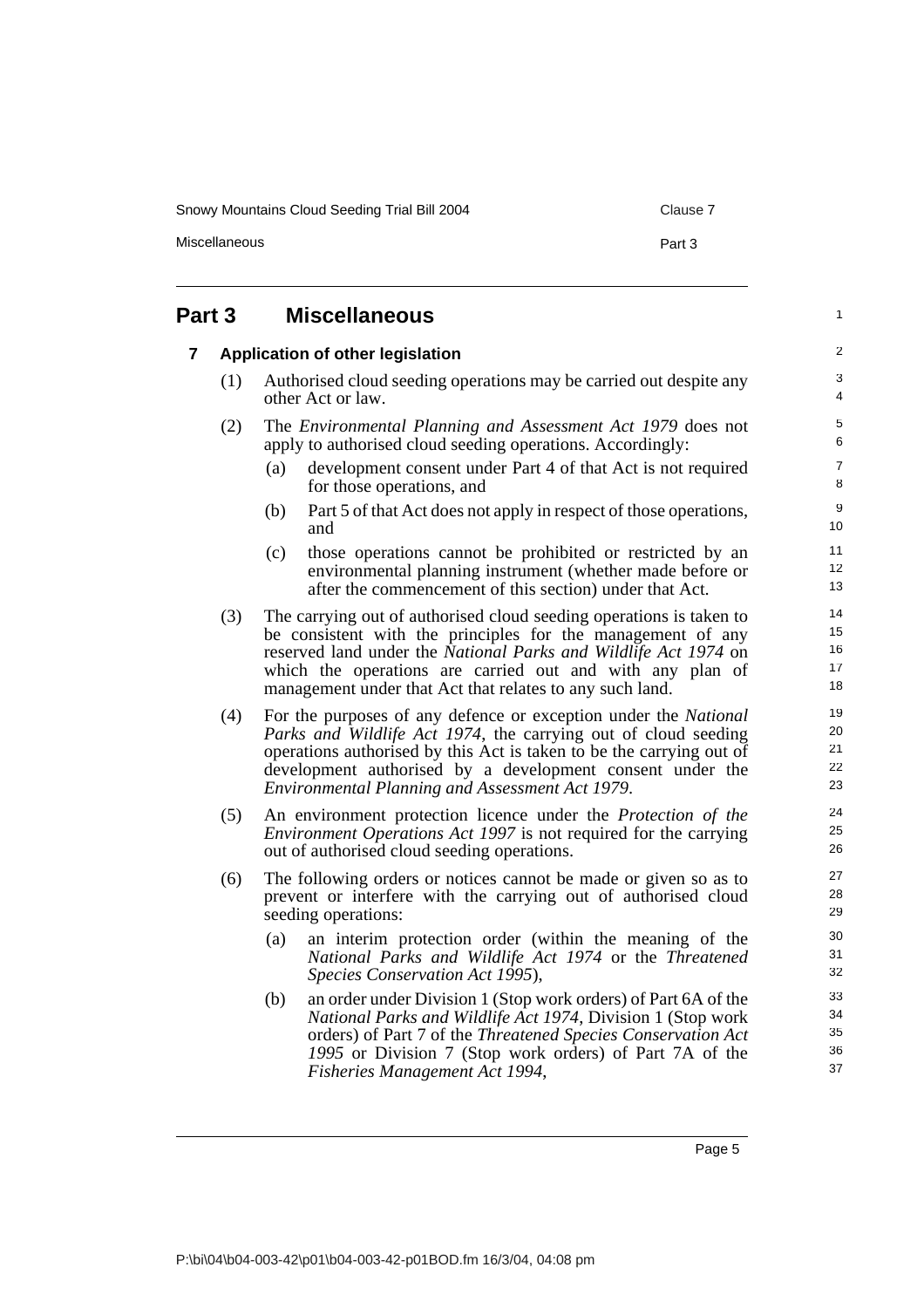### Clause 8 Snowy Mountains Cloud Seeding Trial Bill 2004

Part 3 Miscellaneous

<span id="page-11-1"></span><span id="page-11-0"></span>

|   |     | an environment protection notice under Chapter 4 of the<br>(c)<br>Protection of the Environment Operations Act 1997,                                                                                                                            | $\mathbf{1}$<br>$\overline{2}$ |
|---|-----|-------------------------------------------------------------------------------------------------------------------------------------------------------------------------------------------------------------------------------------------------|--------------------------------|
|   |     | an order under section 124 of the <i>Local Government Act 1993</i> .<br>(d)                                                                                                                                                                     | 3                              |
|   | (7) | The provisions of subsections $(2)$ – $(6)$ do not affect the generality of<br>subsection $(1)$ .                                                                                                                                               | 4<br>5                         |
|   | (8) | Authorised cloud seeding operations do not constitute or give rise to<br>an existing use or other lawful use for the purposes of Division 10<br>of Part 4 of the <i>Environmental Planning and Assessment Act 1979</i> .                        | 6<br>7<br>8                    |
| 8 |     | Supervision of trial and reporting by Natural Resources Commission                                                                                                                                                                              | 9                              |
|   | (1) | The Natural Resources Commission is to supervise authorised cloud<br>seeding operations and report on the environmental impact of those<br>operations to the relevant Ministers.                                                                | 10<br>11<br>12                 |
|   | (2) | Reports under this section are to be made at such times as the<br>relevant Ministers direct or the Natural Resources Commission<br>thinks fit.                                                                                                  | 13<br>14<br>15                 |
|   | (3) | A copy of each report under this section is to be provided to Snowy<br>Hydro Limited at the same time as it is provided to the relevant<br>Ministers.                                                                                           | 16<br>17<br>18                 |
|   | (4) | Each report of the Natural Resources Commission is to be made<br>public within a reasonable time after it is provided to the relevant<br>Ministers.                                                                                             | 19<br>20<br>21                 |
|   | (5) | For the purposes of the exercise of the functions of the Natural<br>Resources Commission under this Act, Snowy Hydro Limited is<br>taken to be a government agency (within the meaning of the <i>Natural</i><br>Resources Commission Act 2003). | 22<br>23<br>24<br>25           |
| 9 |     | No compensation payable by State                                                                                                                                                                                                                | 26                             |
|   | (1) | Compensation is not payable by or on behalf of the Crown arising<br>directly or indirectly from any of the following:                                                                                                                           | 27<br>28                       |
|   |     | (a) the enactment of this Act,                                                                                                                                                                                                                  | 29                             |
|   |     | the carrying out of authorised cloud seeding operations,<br>(b)                                                                                                                                                                                 | 30                             |
|   |     | (c) the exercise by any person of a function under this Act or a<br>failure to exercise any such function.                                                                                                                                      | 31<br>32                       |
|   | (2) | In this section:                                                                                                                                                                                                                                | 33                             |
|   |     | <i>compensation</i> includes damages or any other form of monetary<br>compensation.                                                                                                                                                             | 34<br>35                       |
|   |     |                                                                                                                                                                                                                                                 |                                |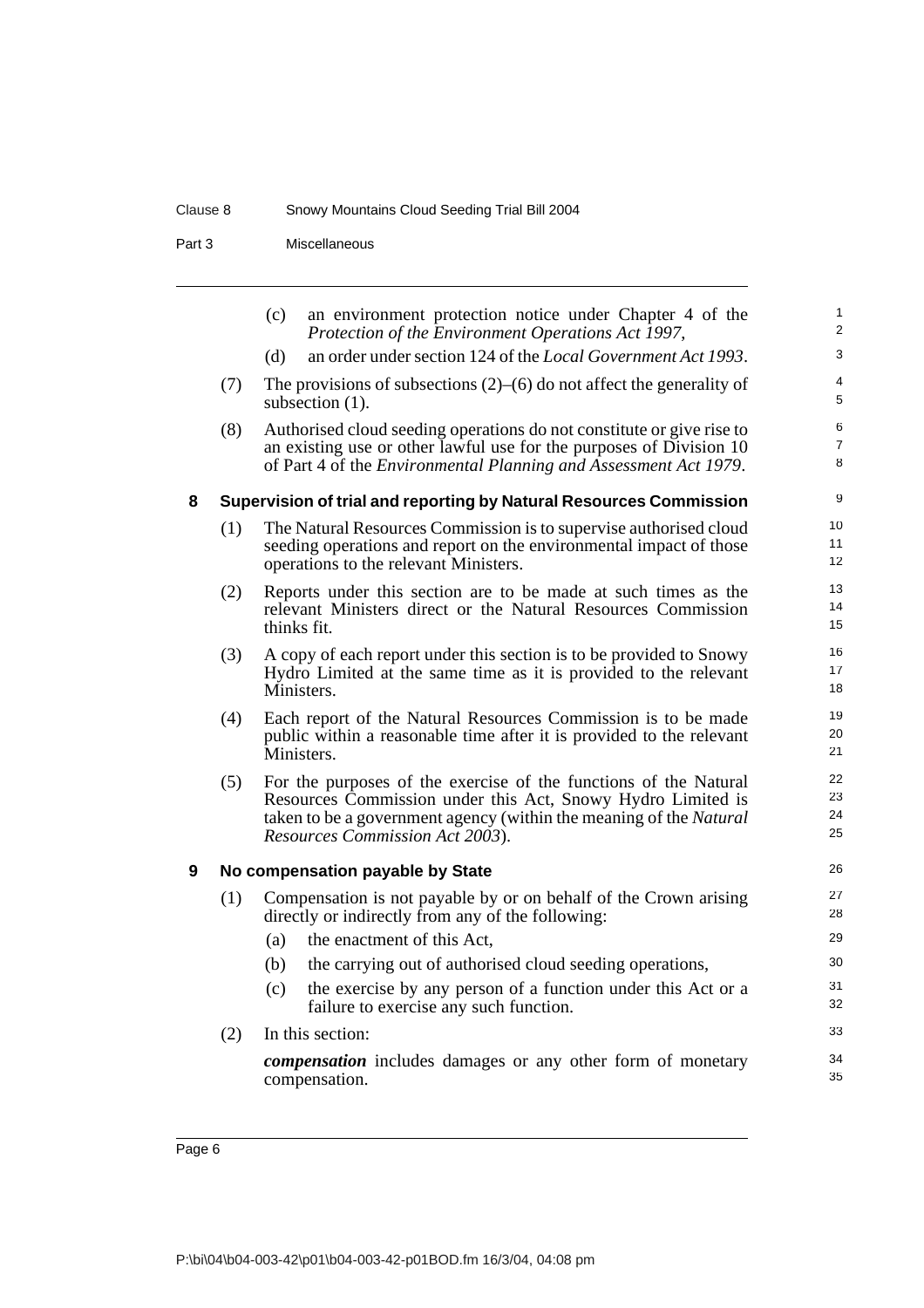| Snowy Mountains Cloud Seeding Trial Bill 2004                                                                                                                                                                  | Clause 10 |  |
|----------------------------------------------------------------------------------------------------------------------------------------------------------------------------------------------------------------|-----------|--|
| Miscellaneous                                                                                                                                                                                                  | Part 3    |  |
| <b><i>the Crown</i></b> means the Crown within the meaning of the Crown<br><i>Proceedings Act 1988</i> , and includes an officer, employee or agent<br>of the Crown, but does not include Snowy Hydro Limited. |           |  |

#### <span id="page-12-0"></span>**10 Act to bind Crown**

This Act binds the Crown in right of New South Wales and, in so far as the legislative power of the Parliament of New South Wales permits, the Crown in all its other capacities.

### <span id="page-12-1"></span>**11 Regulations**

The Governor may make regulations, not inconsistent with this Act, for or with respect to any matter that by this Act is required or permitted to be prescribed or that is necessary or convenient to be prescribed for carrying out or giving effect to this Act.

1 2 3